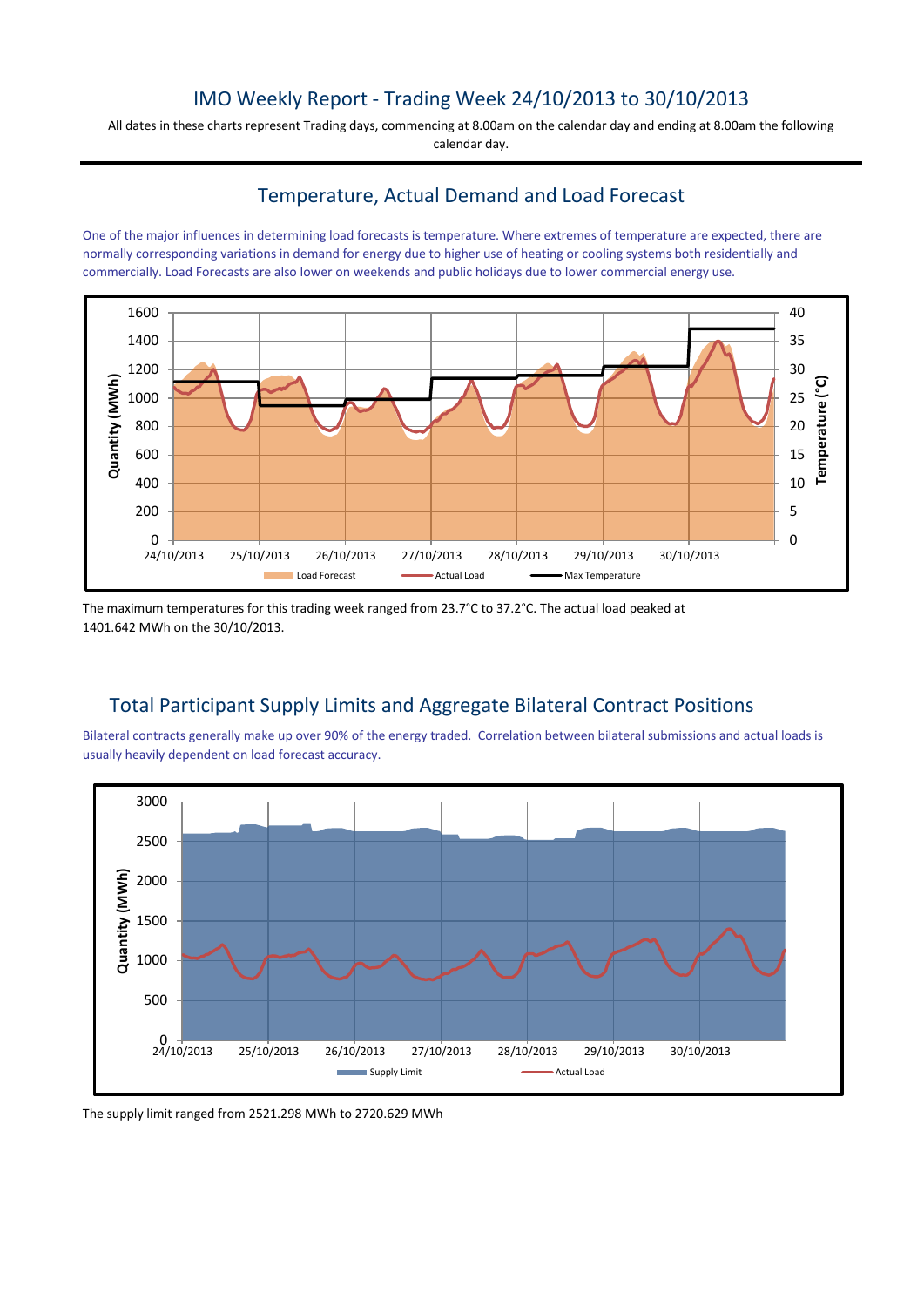#### Net Balancing Market Trades

Bilateral contracts and STEM trading are generally based on the forecast energy requirements of Participants. When the forecast requirements are higher or lower than the actual requirements for a day, this Market energy must be bought and sold in the balancing mechanism. This graph shows the estimated net balancing trades.



The majority of the balancing activity this week occurred within Balancing Demand. The maximum balancing demand for the week reached 97.044 MWh on the 26/10/2013. The maximum balancing supply for the week reached -100.444 MWh on the 24/10/2012.

## Total Traded Energy

This chart represents a comparison between the total net energy that is traded in Bilateral Contracts, the STEM and the balancing mechanism. Balancing Supply represents cases in which the total contract position is greater than the demand and customers must supply energy back to balancing. Balancing Demand represents cases in which the total contract position is less than the demand and customers must purchase energy from balancing.



Total balancing supply equalled -4860.676 MWh whereas total balancing demand equalled 7372.237 MWh. The Total STEM Traded quantity was 20121.11 MWh, with the STEM Clearing Quantity ranging between 5.604 MWh and 155.815 MWh.